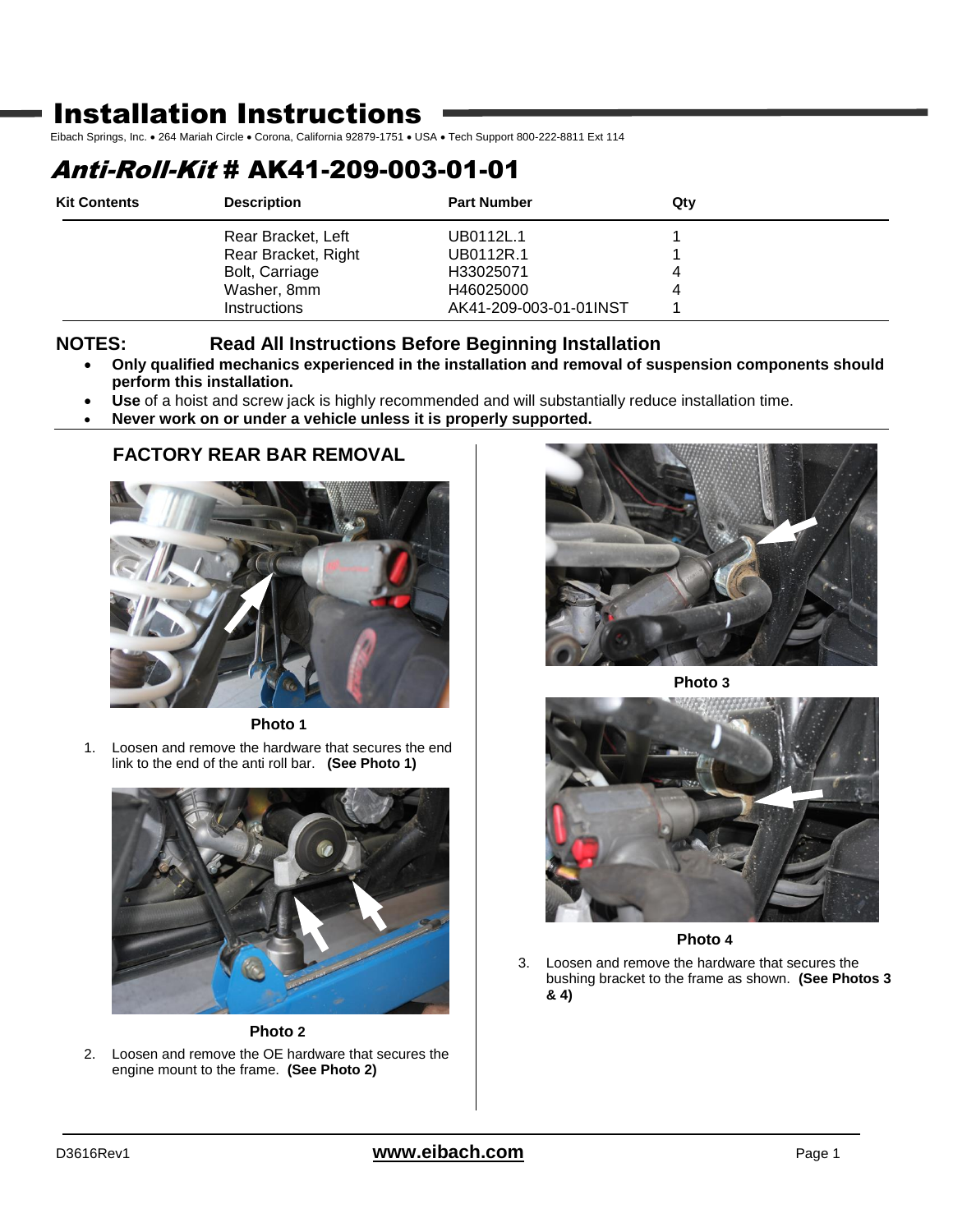





**Photo 6**

4. You can now slide the reinforcement bracket over the bar lining up the holes on the bracket with the bolts on the engine mount and frame. **Note: Do not tighten the hardware at this time. (See Photos 5 & 6)**



**Photo 7**



**Photo 8**

5. Reinstall and secure the OE bushing bracket with the provided carriage bolts and OE nuts as shown. **(See Photos 7 & 8)**



**Photo 9**



**Photo 10**

6. You can now secure the engine mount and bracket with the provided washers and OE nuts as shown. **(See Photos 9 & 10)**